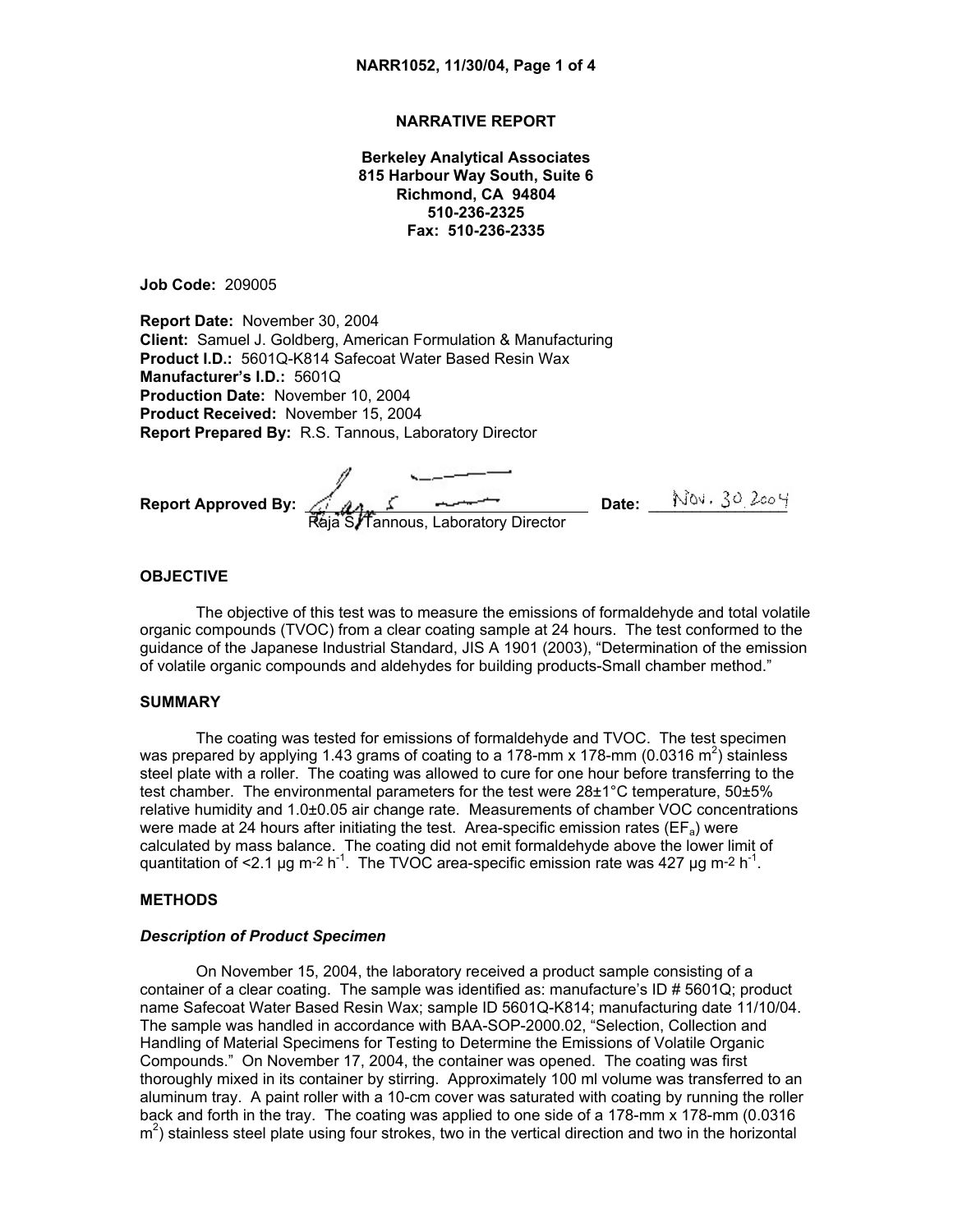direction, so that the entire area was uniformly covered. 1.43 Grams of coating were applied in a single film. The coated surface area was 0.0316 m<sup>2</sup>. Thus, the product loading was 45 g m<sup>-2</sup>. The test specimen was allowed to dry for one hour before placing it on an open wire shelf in the test chamber.

# *GC/MS Analysis of TVOC*

 The methods used for the sampling and analysis of VOCs are based on U.S. EPA Methods TO17, "Determination of Volatile Organic Compounds in Ambient Air Using Active Sampling Onto Sorbent Tubes" and TO1, "Determination of Volatile Organic Compounds in Ambient Air using Tenax Adsorption and Gas Chromatography/Mass Spectrometry (GC/MS)."

 The multisorbent samplers (Model No. ST-032, Envirochem, Inc.) used for the collection of VOC samples contain Tenax-TA, Ambersorb XE-340 and activated charcoal, in series. With these samplers,  $C_4$  to  $C_{16}$  nonpolar and moderately polar volatile organic compounds (VOCs), and many  $C_1$  to  $C_3$  compounds, depending upon functional group, are quantitatively collected. Highly reactive and very volatile compounds, such as formaldehyde, cannot be analyzed using these samplers.

 The samplers are thermally desorbed, and the samples are introduced into a Hewlett-Packard 5971A GC/MS system using a UNACON 810 concentrating system (Envirochem, Inc.). Prior to analysis, an internal standard (ISTD) is added to each sampler. The ISTD is 121 ng of bromofluorobenzene (BFB). The ISTD is used to check on the operation of the system, to provide a retention-time marker, and for quantitative analysis. The GC/MS is operated in the SCAN mode over a mass range of *m/z* 33-300.

 For the quantitative analysis of total VOCs (TVOC) in a sample, the GC/MS total-ioncurrent (TIC) chromatogram is integrated over a retention-time (RT) interval of 15 - 50 minutes using parameters that capture almost all of the TIC area in a sample. The integrated areas less the area of the ISTD are summed. The mass of the compounds represented by the sum is calculated relative to the known amount of the ISTD that is added to the sampler. The calculation uses the response factor for toluene relative to BFB. This relative response factor (RRF) is 2.03. Because there can be substantial variation in the TIC response of different classes of compounds, the measurement of TVOC is less accurate than the calibrated measurement of individual VOCs.

# *Formaldehyde Analysis*

 The methods used for the sampling and analysis of formaldehyde and other carbonyl compounds are based on ASTM Method D-5197, "Standard Test Method for Determination of Formaldehyde and Other Carbonyl Compounds in Air (Active Sampler Methodology)."

 Sep-Pak XPoSure Aldehyde Samplers (Part number WAT047205, Waters, Corp.) are used to collect air samples for formaldehyde and other low-molecular weight carbonyl compounds. Air is pulled through a sampler, and the acidified 2,4-dinitrophenylhydrazine (DNPH) reagent in the sampler reacts with carbonyl compounds to form the stable hydrazone derivatives that are retained by the sampler. The hydrazone derivatives are eluted from a sampler with acetonitrile. An aliquot of the sample is analyzed for the hydrazone derivatives of formaldehyde and acetaldehyde using reverse-phase high-performance liquid chromatography (HPLC) with UV detection. The absorbance of the derivatives is measured at 360 nm. The mass responses of the resulting peaks are determined using multi-point calibration curves prepared from standard solutions of the hydrazone derivatives.

### *Testing for Emissions of VOCs from Products Using Small-Volume Chambers*

 The methods used for the measurement of emissions of VOCs from this product specimen are based on the Japanese Industrial Standard, JIS A 1901 (2003), "Determination of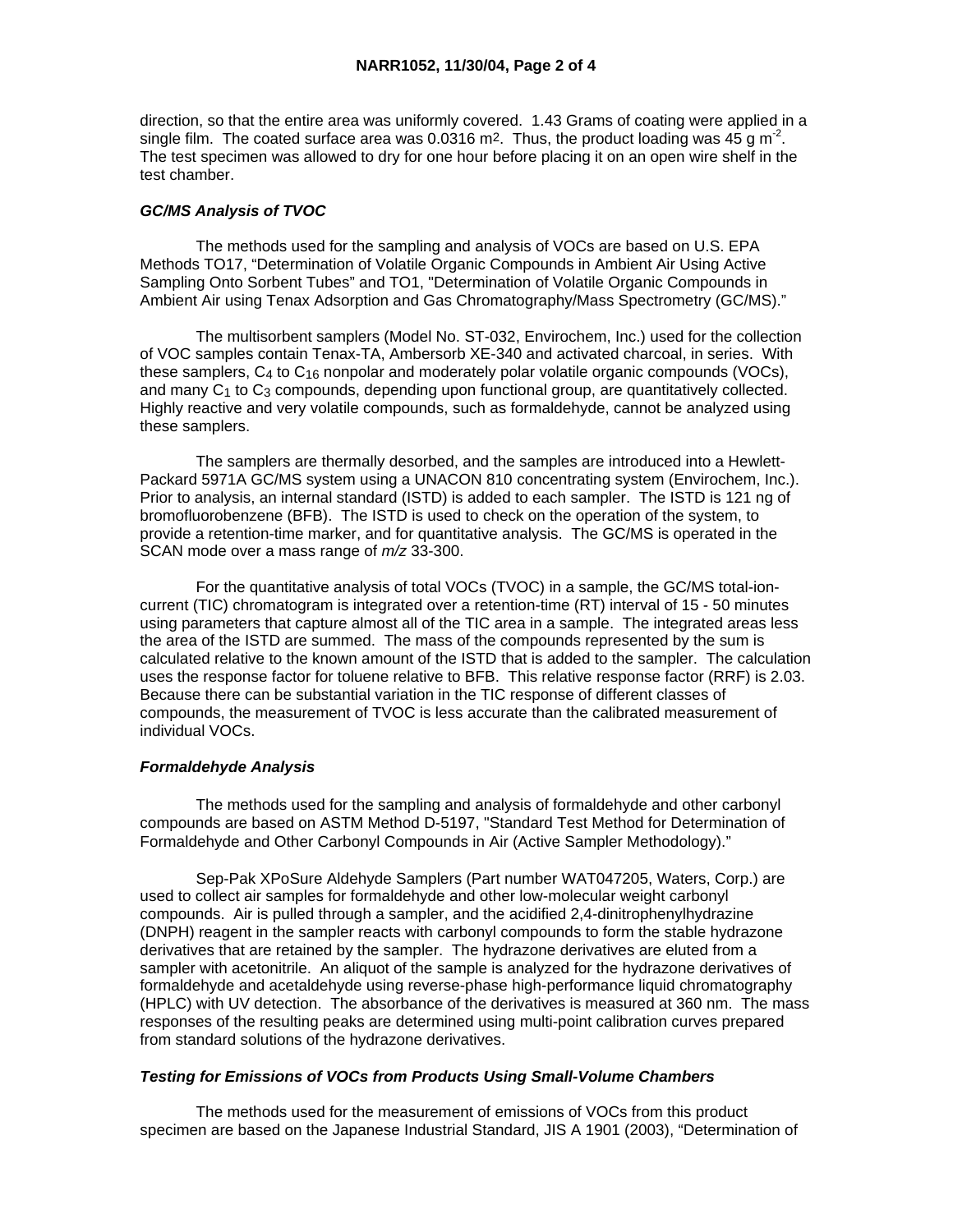the emission of volatile organic compounds and aldehydes for building products-Small chamber method," English edition.

 The chamber consists of a 67-L, stainless steel cylindrical vessel with a stainless-steel lid equipped with three fittings. The chamber is held in an incubator that is maintained at  $28\pm1^{\circ}$  C. Purified air from a clean air generator is introduced into the chamber through one fitting with a stainless-steel tubing extension. The inlet flow rate of 1.12±0.06 standard L min-1 is regulated with electronic mass-flow controllers (calibrated at 25° C and 1 atm. pressure). The gas stream is split into two streams. One of these is passed through a bubbler containing distilled water. This saturated gas stream is mixed with the dry gas stream to produce a humidified gas stream with a relative humidity  $(RH)$  of 50 $\pm$ 5% that is then introduced into the chamber. A humidity probe (Model HMD 30YB, Vaisala) is inserted into the chamber through a second fitting on the lid. Chamber temperature and humidity are measured and recorded throughout the test. Gas exits and is sampled for the analytes of interest at the other fitting on the lid. Atmospheric pressure at the laboratory is near 1 atm. Prior to use, the chamber and fittings are cleaned by washing them with hot water and a detergent.

 A clean, empty chamber is operated at the same testing conditions for at least three hours prior to a test. Chamber background concentrations are measured. Then, the chamber is opened and the material specimen is positioned on a wire rack approximately near the center of the chamber. To initiate a test, the chamber is sealed and ventilated. At specified times, gas samples are collected at the chamber exhaust. The sample flow rates are regulated with electronic mass-flow controllers (calibrated at 25° C and 1 atm. pressure). Samples for VOCs are collected on multisorbent samplers at a flow rate of 100 standard cm3 min-1. Aldehyde samples are collected on XPoSure Aldehyde Samplers at a flow rate of 0.65 standard L min-1. For this test, a 1.5-L gas sample for the analysis of TVOC and a 78-L sample for the analysis of formaldehyde were collected 24-h after initiating the test period. The parameters for the emissions test are summarized in Table 1.

| <b>Parameter</b>                    | Value             |
|-------------------------------------|-------------------|
|                                     |                   |
| Chamber volume, m <sup>3</sup>      | 0.067             |
| Coating substrate                   | Stainless steel   |
| Substrate dimensions, mm            | 178 x 178         |
| Coated surface area, m <sup>2</sup> | 0.0316            |
| Loading ratio, $m2 m-3$             | 0.472             |
| Weight of coating applied, g        | 1.43              |
| Inlet flow rate, $m^3$ h-1          | $0.067 \pm 0.003$ |
| Average temp, <sup>o</sup> C        | $28 \pm 1$        |
| Atmosphere                          | Humidified Air    |
| Average humidity, %RH               | $50 \pm 5$        |
| Test duration, h                    | 24                |
|                                     |                   |

**Table 1**. Parameters for a VOC emission test conducted in a small-scale environmental chamber.